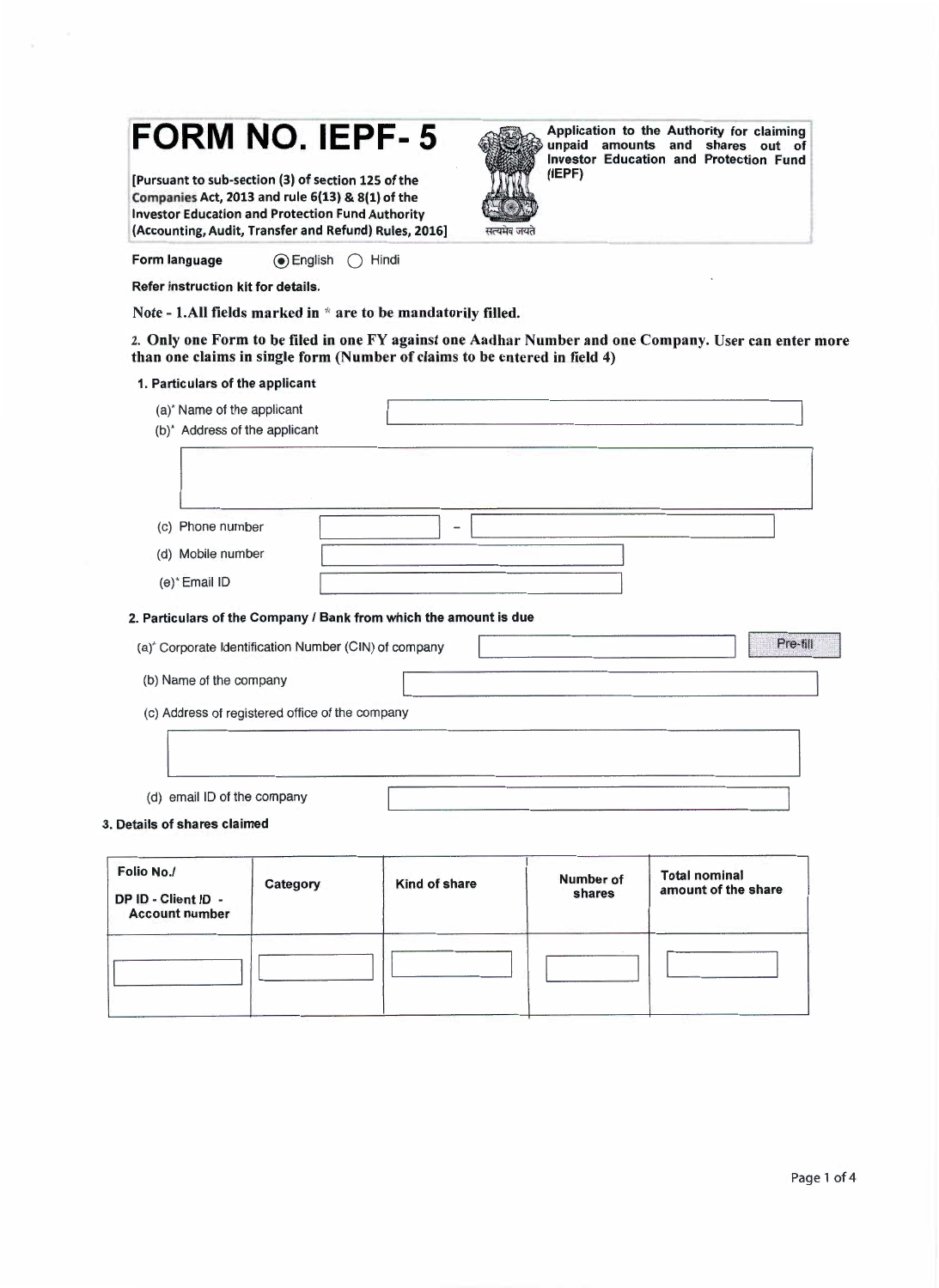## 4. Details of amount claimed

| S.No.             | <b>Particulars</b>                                                                                     | <b>Amount (in Rupees)</b> |
|-------------------|--------------------------------------------------------------------------------------------------------|---------------------------|
| (i)               | Dividend amount                                                                                        | lo                        |
| (ii)              | Application money due for refund                                                                       | lo                        |
| (iii)             | Matured deposits with company                                                                          | lО                        |
| (iv)              | Matured debentures with company                                                                        | lo                        |
| (v)               | Interest accured on application money due for refund                                                   | lo                        |
| (vi)              | Interest accured on matured deposits with company                                                      | 10                        |
| (vii)             | Interest accured on matured debentures with company                                                    | lо                        |
| (viii)            | Interest accured on dividend credited to IEPF under the Companies<br>Act, 1956                         | lo                        |
| (ix)              | Sale proceeds of fractional shares arising out of issuance of bonus<br>shares, merger and amalgamation | lo.                       |
| (x)               | Redemption amount of preference shares                                                                 | 0                         |
| (x <sub>i</sub> ) | Others, specify                                                                                        | ۱O                        |
|                   | Total                                                                                                  | lО                        |

Note: If applicant doesn't have any information on amount claimed then the related column above may be left blank

• Number of claims

Year wise details of securities/deposits for which the amount is claimed

| Nature of claim<br>(1) | <b>Amount of the</b><br>claim<br>(2) | Financial year to   Nature of<br>which it relates<br>(3) | security /<br>deposit<br>(4) | Folio No. / DP<br>ID - Client ID -<br>Account<br>number<br>(5) | Category<br>(6) | Reason for non-<br>receipt / non-<br>encashment of the<br>instrument of<br>payment<br>(7) |
|------------------------|--------------------------------------|----------------------------------------------------------|------------------------------|----------------------------------------------------------------|-----------------|-------------------------------------------------------------------------------------------|
|                        |                                      |                                                          |                              |                                                                |                 |                                                                                           |

5: Aadhaar Number or Passport/OCl/PIO Card No. (in case of NRl/foreigners)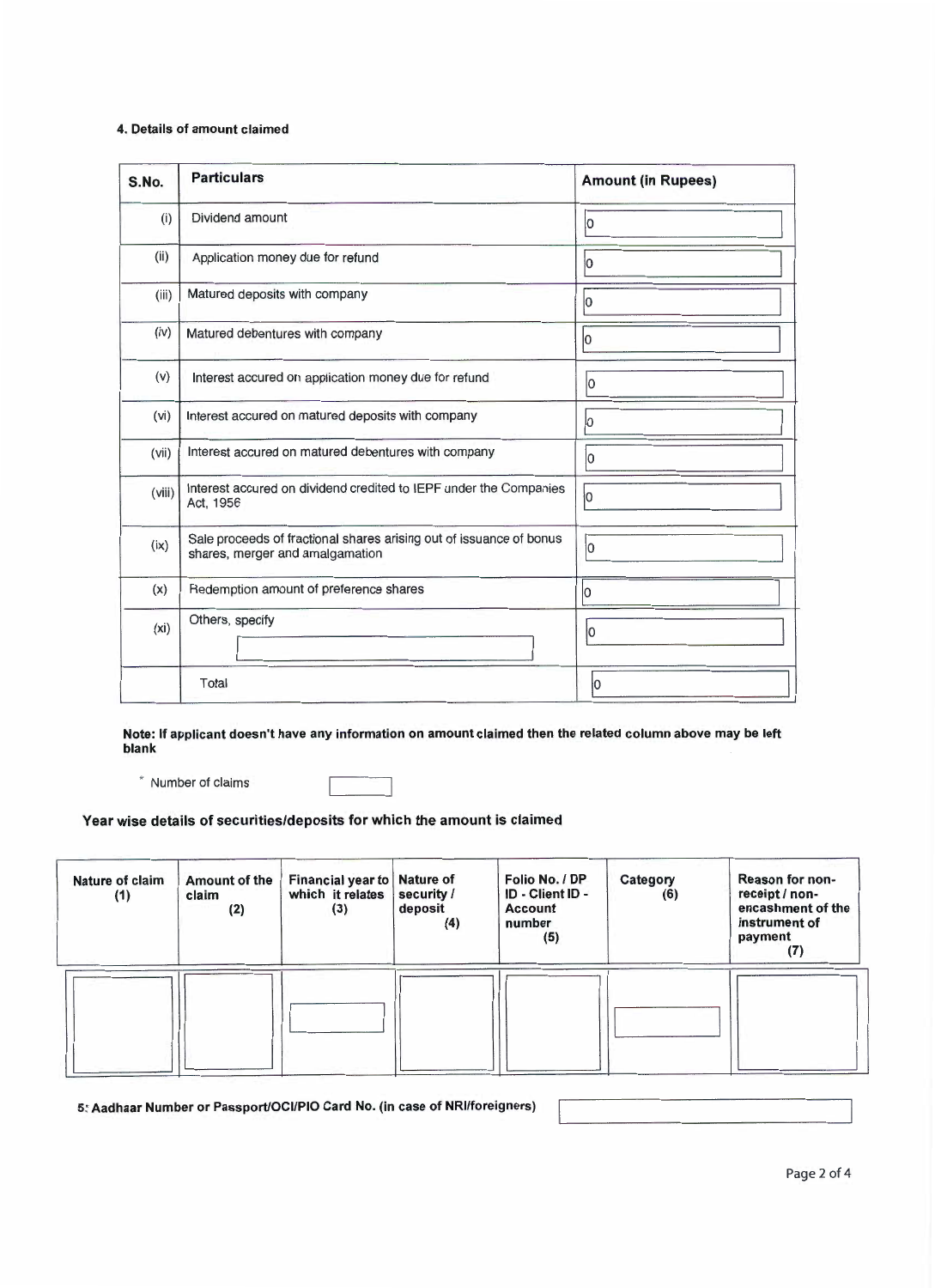## 6:' Details of Bank account (Aadhar linked, in case applicant is not NRl/foreigner)in which refund of claim to be made

| (a) Bank account number |                   |  |
|-------------------------|-------------------|--|
| (b) Bank name           |                   |  |
| (c) Bank branch         |                   |  |
| (d) Type of account     | Saving<br>Current |  |
| (e) IFSC code           |                   |  |
| 7. Demat account number |                   |  |

#### Declaration

I declare that all the requirements of Companies Act, 2013 and the rules made thereunder in respect of the subject matter of this form and matters incidental thereto have been complied with. I further declare that all the information given herein above is true, correct and complete including the attachments to this form and nothing material has been suppressed .

 $\Box$  \*I understand that I, am the claimant and after filing the refund claim in this form online, shall to send the attachments prescribed below to Nodal Officer (IEPF) of the company at its registered office in an envelope marked "claim for refund form IEPF Authority" for initiating the verification for claim

- 1. Print out of duly filled claim form with claimant signature
- 2. Copy of acknowledgement
- 3. Indemnity Bond (original) with claimant signature
- 4. Advance Stamped receipt (original)
- 5. In case of refund of matured deposit or debenture, original certificate thereto
- 6. Copy of Aadhaar Card
- 7. Proof of entitlement (certificate of share/Interest warrant Application No. etc.)
- 8. Cancelled Cheque leaf
- 9. Copy of Passport, OCI and PIO card in case of foreigners and NRI
- 10. Other optional document,(if any)

Note: Attention is also drawn to provisions of Section 448 of Companies Act, 2013 which status that -

"Save as otherwise provided in this Act, if in any return, report, certificate, financial statement, prospectus, statement or other document required by, or for, the purposes of any of the provisions of this Act or the rules made thereunder, any person makes a statement,-

(a) which is false in any material particulars, knowing it to be false; or

(b) which omits any material fact, knowing it to be material,

he shall be liable under section 447."